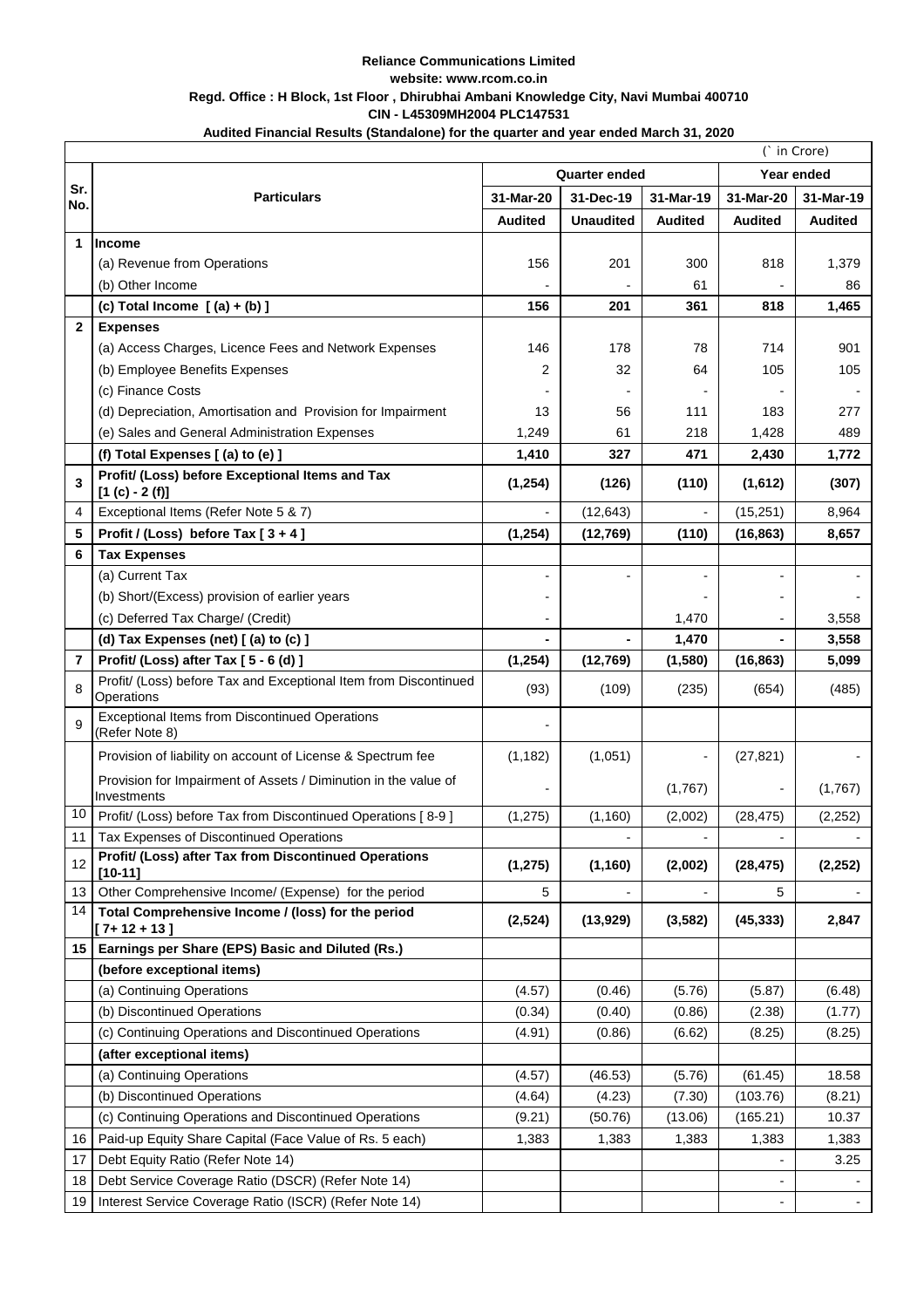|              | <b>Standalone Statement of Assets and Liabilities</b><br>in Crore) |                |                |  |  |  |
|--------------|--------------------------------------------------------------------|----------------|----------------|--|--|--|
|              |                                                                    |                | As at          |  |  |  |
|              | <b>Particulars</b>                                                 | 31-Mar-20      | 31-Mar-19      |  |  |  |
|              |                                                                    | <b>Audited</b> | <b>Audited</b> |  |  |  |
| A            | <b>ASSETS</b>                                                      |                |                |  |  |  |
| 1            | <b>Non-Current Assets</b>                                          |                |                |  |  |  |
|              | (a) Property, Plant and Equipment                                  | 1,484          | 1,645          |  |  |  |
|              | (b) Capital Work in Progress                                       | 97             | 98             |  |  |  |
|              | (c) Intangible Assets                                              | 11             | 24             |  |  |  |
|              | (d) Investment in Subsidiaries and Associates                      | 7,450          | 22,524         |  |  |  |
|              | (e) Financial Assets                                               |                |                |  |  |  |
|              | (i) Other Financial Assets                                         | 2              | $\overline{2}$ |  |  |  |
|              | (f) Income Tax Asset (net)                                         | 261            | 181            |  |  |  |
|              | (g) Deferred Tax Asset (net)                                       |                |                |  |  |  |
|              | (h) Other Non Current Assets                                       | 699            | 932            |  |  |  |
|              | <b>Sub-total Non-Current Assets</b>                                | 10,004         | 25,406         |  |  |  |
|              |                                                                    |                |                |  |  |  |
| $\mathbf{2}$ | <b>Current Assets</b>                                              |                |                |  |  |  |
|              | (a) Inventories                                                    | 32             | 61             |  |  |  |
|              | (b) Financial Assets                                               |                |                |  |  |  |
|              | (i) Investments                                                    | 4,046          | 4,218          |  |  |  |
|              | (ii) Trade Receivables                                             | 253            | 1,527          |  |  |  |
|              | (iii) Cash and Cash Equivalents                                    | 234            | 185            |  |  |  |
|              | (iv) Bank Balances other than (iii) above                          | 40             | 40             |  |  |  |
|              | (v) Loans                                                          | 6,556          | 6,528          |  |  |  |
|              | (vi) Other Financial Assets                                        | 205            | 311            |  |  |  |
|              | (c) Other Current Assets                                           | 4,116          | 4,075          |  |  |  |
|              | (d) Assets Held for Sale                                           | 19,731         | 19,731         |  |  |  |
|              | <b>Sub-total - Current Assets</b>                                  | 35,213         | 36,676         |  |  |  |
|              | <b>Total Assets</b>                                                | 45,217         | 62,082         |  |  |  |
| в            | <b>EQUITY AND LIABILITIES</b>                                      |                |                |  |  |  |
| 1            | <b>Equity</b>                                                      |                |                |  |  |  |
|              | (a) Equity Share Capital                                           | 1,383          | 1,383          |  |  |  |
|              | (b) Other Equity                                                   | (34, 329)      | 11,003         |  |  |  |
|              | <b>Total Equity</b>                                                | (32, 946)      | 12,386         |  |  |  |
|              | <b>LIABILITIES</b>                                                 |                |                |  |  |  |
| $\mathbf{2}$ |                                                                    |                |                |  |  |  |
|              | <b>Non-Current Liabilities</b><br>(a) Financial Liabilities        |                |                |  |  |  |
|              |                                                                    |                |                |  |  |  |
|              | (i) Borrowings                                                     |                |                |  |  |  |
|              | (b) Other Non-Current Liabilities                                  | 156            | 83             |  |  |  |
|              | (c) Provisions                                                     | 5              | 22             |  |  |  |
|              | <b>Sub-total Non-Current Liabilities</b>                           | 161            | 105            |  |  |  |
| 3            | <b>Current Liabilities</b>                                         |                |                |  |  |  |
|              | (a) Financial Liabilities                                          |                |                |  |  |  |
|              | (i) Borrowings                                                     | 28,340         | 28,335         |  |  |  |
|              | (ii) Trade Payables                                                |                |                |  |  |  |
|              | Due to Micro Enterprises & Small Enterprises                       | 35             | 30             |  |  |  |
|              | Due to Others                                                      | 2,979          | 2,700          |  |  |  |
|              | (iii) Other Financial Liabilities                                  | 40,711         | 12,830         |  |  |  |
|              | (b) Other Current Liabilities                                      | 305            | 446            |  |  |  |
|              | (c) Provisions                                                     | 1,219          | 1,217          |  |  |  |
|              | (d) Liabilities directly related to Assets held for Sale           | 4,413          | 4,033          |  |  |  |
|              | <b>Sub-total - Current Liabilities</b>                             | 78,002         | 49,591         |  |  |  |
|              | <b>Total Equity and Liabilities</b>                                | 45,217         | 62,082         |  |  |  |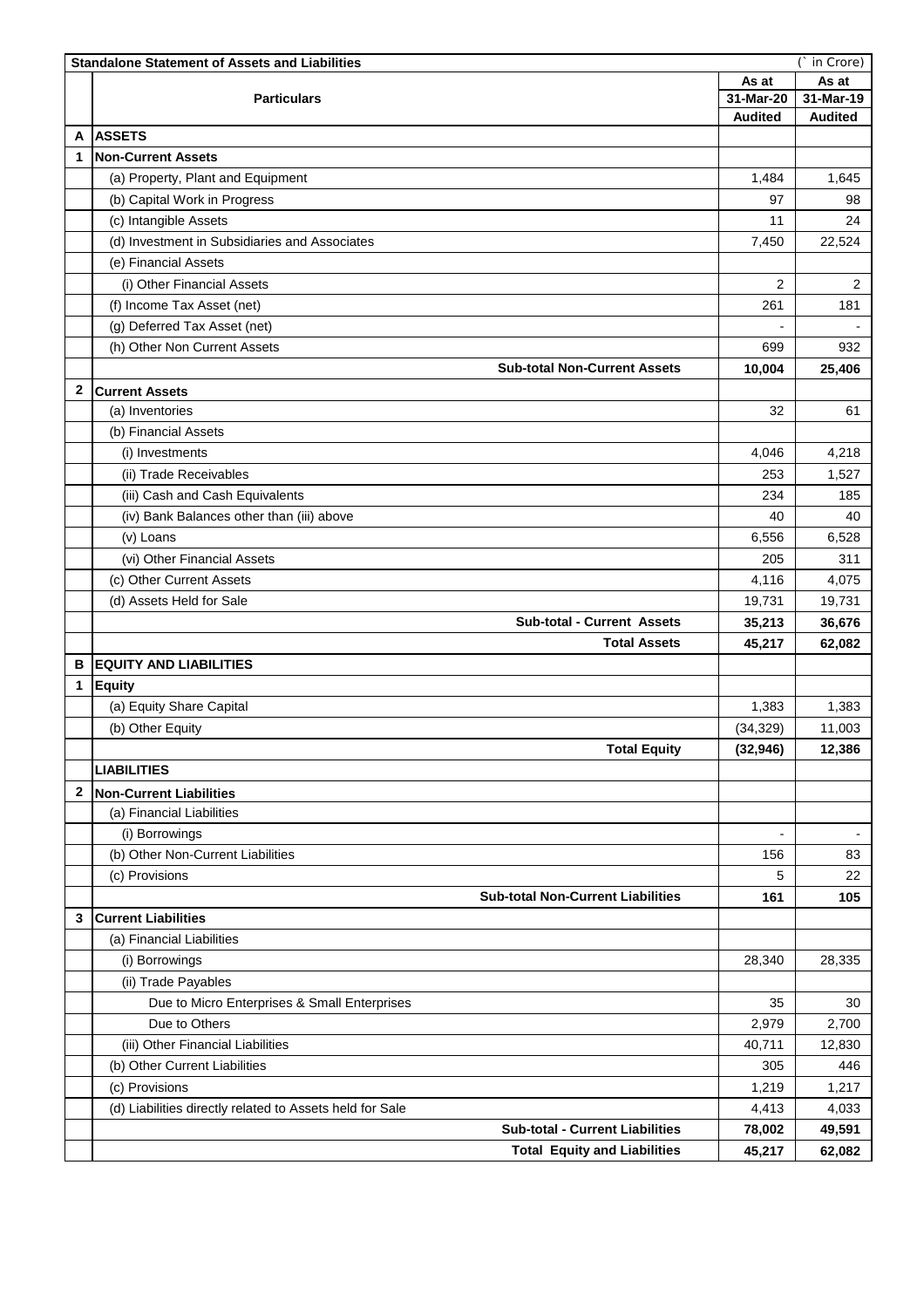|     | Statement of Cash Flow for the year ended<br>(` in Crore)                                    |                          |                |  |  |  |
|-----|----------------------------------------------------------------------------------------------|--------------------------|----------------|--|--|--|
| Sr. |                                                                                              |                          | For year ended |  |  |  |
| No  | <b>Particulars</b>                                                                           | $31-Mar-20$              | 31-Mar-19      |  |  |  |
|     |                                                                                              | <b>Audited</b>           | Audited        |  |  |  |
| А   | <b>CASH FLOW FROM OPERATING ACTIVITIES</b>                                                   |                          |                |  |  |  |
|     | Profit / (Loss) before tax from Continuing Operations                                        | (16, 858)                | 8,657          |  |  |  |
|     | Profit / (Loss) before tax from Discontinued Operations                                      | (28, 475)                | (2, 252)       |  |  |  |
|     | Profit before tax -Continuing and Discontinuing Operation                                    | (45, 333)                | 6,405          |  |  |  |
|     | Adjusted for:                                                                                |                          |                |  |  |  |
|     | Provision for Doubtful Debts and Advances                                                    | 1,131                    | 243            |  |  |  |
|     | Write off other non current assets / (Write back) of old Liabilities                         | 233                      | (86)           |  |  |  |
|     | Depreciation and Amortisation Expenses                                                       | 183                      | 277            |  |  |  |
|     | Provision for diminution in the Value/ (profit)on fair Value of Investments                  | 15,251                   | (8,964)        |  |  |  |
|     | <b>Impairment of Assets</b>                                                                  |                          | 1,767          |  |  |  |
|     | Effect of change in Foreign Exchange Rate (net)                                              | 111                      | (1)            |  |  |  |
|     | (Profit) / Loss on Sale of Property, Plant and Equipments and Capital Work in Progress (net) | $\overline{a}$           | (473)          |  |  |  |
|     | Finance Costs (net)                                                                          | 397                      | 831            |  |  |  |
|     | Interest Income                                                                              | $\overline{(2)}$         | (37)           |  |  |  |
|     |                                                                                              | 17,304                   | (6, 443)       |  |  |  |
|     | <b>Operating Profit before Working Capital Changes</b>                                       | (28, 029)                | (38)           |  |  |  |
|     | Adjusted for:                                                                                |                          |                |  |  |  |
|     | Receivables and Other Advances                                                               | 215                      | 541            |  |  |  |
|     | Inventories                                                                                  | 29                       | 3              |  |  |  |
|     | Trade Payables and Other Liabilities                                                         | 27,932                   | (251)          |  |  |  |
|     |                                                                                              | 28,176                   | 293            |  |  |  |
|     | <b>Cash Generated from Operations</b>                                                        | 147                      | 255            |  |  |  |
|     | Income Tax Refund                                                                            | $\overline{a}$           | 106            |  |  |  |
|     | Income Tax Paid                                                                              | (80)                     | (90)           |  |  |  |
|     | <b>Net Cash from Operating Activities</b>                                                    | 67                       | 270            |  |  |  |
|     |                                                                                              |                          |                |  |  |  |
|     | <b>B CASH FLOW FROM INVESTING ACTIVITIES</b>                                                 |                          |                |  |  |  |
|     | Additions of Property, Plant and Equipments, Intangible Assets and Capital Work in Progress/ |                          |                |  |  |  |
|     | Intangible Assets under Developments                                                         | (8)                      | (78)           |  |  |  |
|     |                                                                                              |                          |                |  |  |  |
|     | Proceeds from Sale of Property, Plant and Equipments                                         |                          | 562            |  |  |  |
|     | Refund of Loans given to Subsidiaries                                                        |                          | 120            |  |  |  |
|     | Loans given to Subsidiaries                                                                  | $\overline{\phantom{a}}$ | (541)          |  |  |  |
|     | Investment in Bank deposits (having original maturity for more than 3 months)                |                          | 23             |  |  |  |
|     | Interest Income                                                                              | $\overline{c}$           | $\overline{9}$ |  |  |  |
|     | Net Cash from / (Used in) Investing Activities                                               | (6)                      | 95             |  |  |  |
|     | <b>C CASH FLOW FROM FINANCING ACTIVITIES</b>                                                 |                          |                |  |  |  |
|     |                                                                                              |                          |                |  |  |  |
|     | Realised Foreign Exchange variation                                                          |                          | (14)           |  |  |  |
|     | Net Proceeds from/ (Repayment) of Borrowings - Current                                       | 5                        | 249            |  |  |  |
|     | <b>Finance Costs</b>                                                                         | (17)                     | (562)          |  |  |  |
|     | Net Cash from / (used in) Financing Activities                                               | (12)                     | (327)          |  |  |  |
|     | Net Increase/ (Decrease) in Cash and Cash Equivalents                                        | 49                       | 38             |  |  |  |
|     |                                                                                              |                          |                |  |  |  |
|     | <b>Opening Balance of Cash and Cash Equivalents</b>                                          | 185                      | 147            |  |  |  |
|     | Effect of Exchange Gain/ (Loss)(net) on Cash and Cash Equivalents                            | $\overline{\phantom{0}}$ |                |  |  |  |
|     | <b>Closing Balance of Cash and Cash Equivalents</b>                                          | 234                      | 185            |  |  |  |
|     |                                                                                              |                          |                |  |  |  |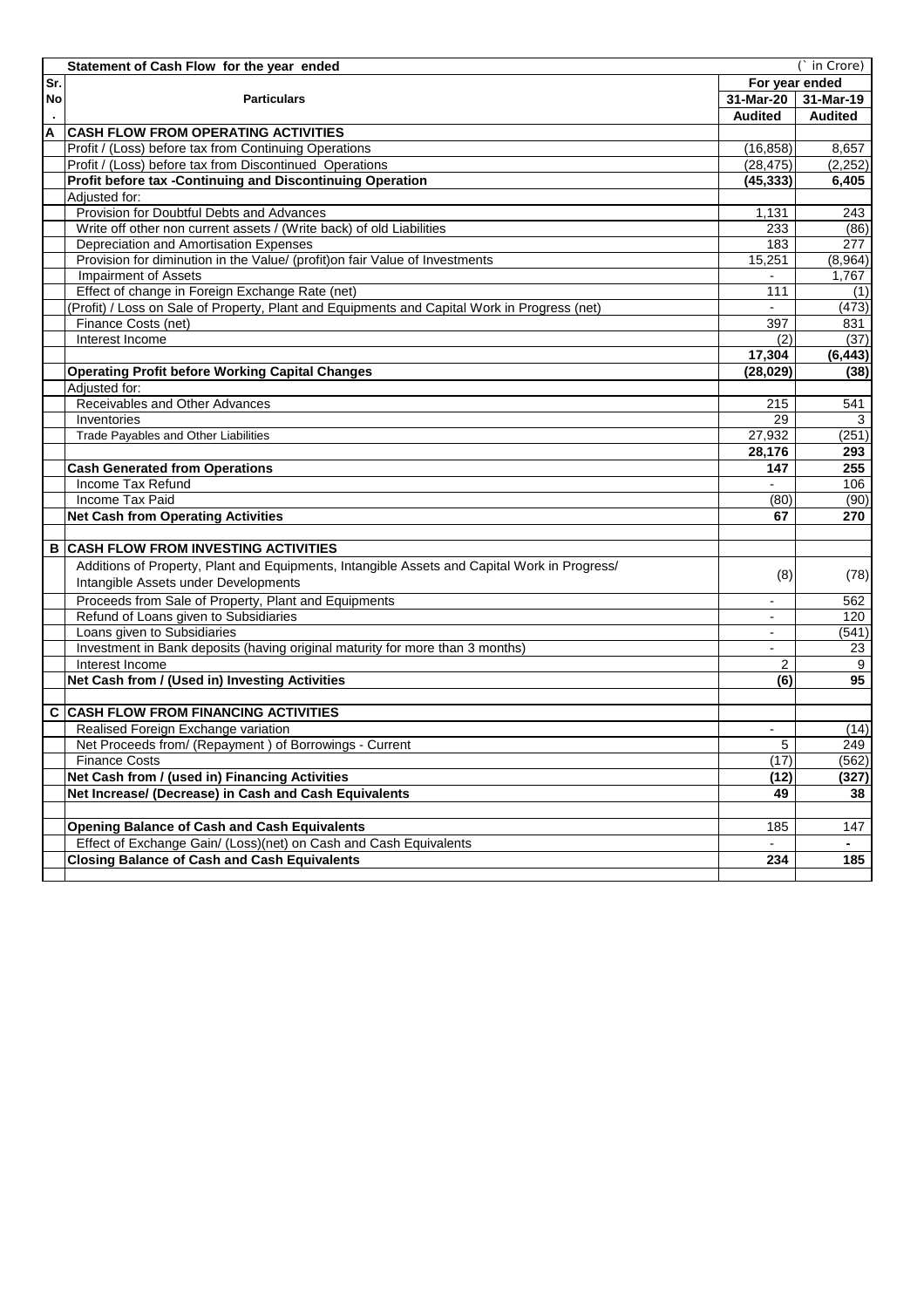## **Notes:**

1. Pursuant to an application filed by Ericsson India Pvt. Ltd before the National Company Law Tribunal, Mumbai Bench ("**NCLT**") in terms of Section 9 of the Insolvency and Bankruptcy Code, 2016 read with the rules and regulations framed there under ("**Code**"), the NCLT had admitted the application and ordered the commencement of corporate insolvency resolution process ("**CIRP**") of Reliance Communications Limited ("**Corporate Debtor**") vide its order dated May 15, 2018. The NCLT had appointed Mr. Pardeep Kumar Sethi as the interim resolution professional for the Corporate Debtor vide its order dated May 18, 2018. However, the Hon'ble NCLAT by an order dated May 30, 2018 had stayed the order passed by the Hon'ble NCLT for initiating the CIRP of the Corporate Debtor and allowed the management of the Corporate Debtor to function. In accordance with the order of the Hon'ble NCLAT, Mr. Pardeep Kumar Sethi handed over the control and management of the Corporate Debtor back to the erstwhile management of the Corporate Debtor on May 30, 2018. Subsequently, by order dated April 30, 2019, the Hon'ble NCLAT allowed stay on CIRP to be vacated. On the basis of the orders of the Hon'ble NCLAT, Mr. Pardeep Kumar Sethi, wrote to the management of the Corporate Debtor on May 02, 2019 requesting the charge, operations and management of the Corporate Debtor to be handed over back to IRP. Therefore, Mr. Pardeep Kumar Sethi had in his capacity as IRP taken control and custody of the management and operations of the Corporate Debtor from May 02, 2019. Subsequently, the committee of creditors of the Corporate Debtor pursuant to its meeting held on May 30, 2019 resolved, with requisite voting share, to replace the existing interim resolution professional, i.e. Mr. Pardeep Kumar Sethi with Mr. Anish Niranjan Nanavaty as the resolution professional for the Corporate Debtor in accordance with Section 22(2) of the Code. Subsequently, upon application by the CoC in terms of Section 22(3) of the Code, the NCLT appointed Mr. Anish Niranjan Nanavaty as the resolution professional for the Corporate Debtor ("**RP**") vide its order dated June 21, 2019, which was published on June 28, 2019 on the website of the NCLT. Accordingly, the IRP handed over the matters pertaining to the affairs of the Corporate Debtor to the RP as on June 28, 2019 who assumed the powers of the board of directors of the Corporate Debtor and the responsibility of conducting the CIRP of the Corporate Debtor.

Further, pursuant to the meeting of the committee of creditors of the Corporate Debtor dated March 2, 2020, a resolution plan, submitted by a resolution applicant in respect of the Corporate Debtor, has been approved by the committee of creditors. The application under Section 31 of the Code filed by the RP for approval of resolution plan is currently pending adjudication before the NCLT.

With respect to the financial results for the quarter and year ended March 31, 2020, the RP has signed the same solely for the purpose of ensuring compliance by the Corporate Debtor with applicable laws, and subject to the following disclaimers:

(i) The RP has furnished and signed the report in good faith and accordingly, no suit, prosecution or other legal proceeding shall lie against the RP in terms of Section 233 of the Code;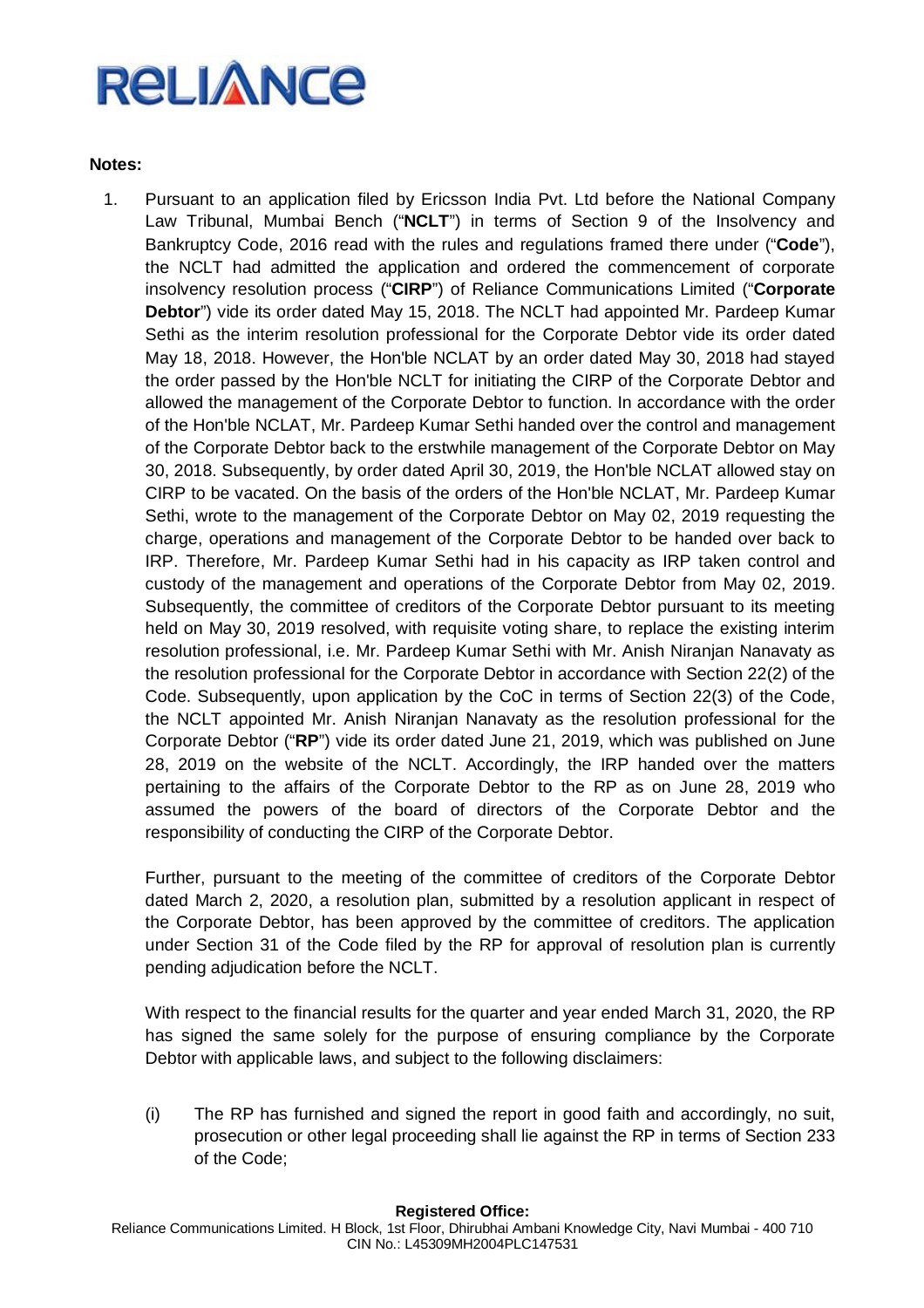- (ii) No statement, fact, information (whether current or historical) or opinion contained herein should be construed as a representation or warranty, express or implied, of the RP including, his authorized representatives and advisors;
- (iii) The RP, in review of the financial results and while signing this statement of financial results, has relied upon the assistance provided by the directors of the Corporate Debtor, and certifications, representations and statements made by the directors of the Corporate Debtor, in relation to these financial results. The statement of financial results of the Corporate Debtor for the quarter and year ended March 31,2020 have been taken on record by the RP solely on the basis of and on relying the aforesaid certifications, representations and statements of the aforesaid directors and the management of the Corporate Debtor. For all such information and data, the RP has assumed that such information and data are in the conformity with the Companies Act, 2013 and other applicable laws with respect to the preparation of the financial results and that they give true and fair view of the position of the Corporate Debtor as of the dates and period indicated therein. Accordingly, the RP is not making any representations regarding accuracy, veracity or completeness of the data or information in the financial results.
- (iv) In terms of the provisions of the Code, the RP is required to undertake a review of certain transactions. Such review has been completed and the RP has filed the necessary applications with the adjudicating authority.

During the earlier quarter, Reliance Communications Infrastructure Limited (RCIL), a wholly owned subsidiary of the Corporate Debtor, had been admitted by NCLT for resolution process under the Code.

- 2. Figures of the previous period have been regrouped and reclassified, wherever required.
- 3. During the quarter ended June 30, 2019, the CIRP in respect of the Corporate Debtor and its subsidiaries; Reliance Telecom Limited (RTL) and Reliance Infratel Limited (RITL) has been re-commenced, and interim resolution professionals had been appointed in respect of the aforesaid companies. Subsequently, appointment of Mr. Anish Niranjan Nanavaty as the Resolution Professional (RP) of the Corporate Debtor and its subsidiaries has been confirmed by the NCLT vides its order dated June 21, 2019 which was published on June 28, 2019 on the NCLT's website.

Pursuant to strategic transformation programme, as a part of asset monetization and resolution plan of the Corporate Debtor, the Corporate Debtor and its subsidiary companies; RTL and RITL, with the permission of and on the basis of suggestions of the lenders, had entered into definitive binding agreements with Reliance Jio Infocomm Limited (RJio) for monetization of certain specified assets on December 28, 2017 for sale of Wireless Spectrum, Towers, Fiber and Media Convergence Nodes (MCNs). During the previous financial year, the said asset sale agreements were terminated by mutual consent on account of various factors and developments including *inter alia* non receipt of consents from lenders and permission/ approvals from Department of Telecommunication.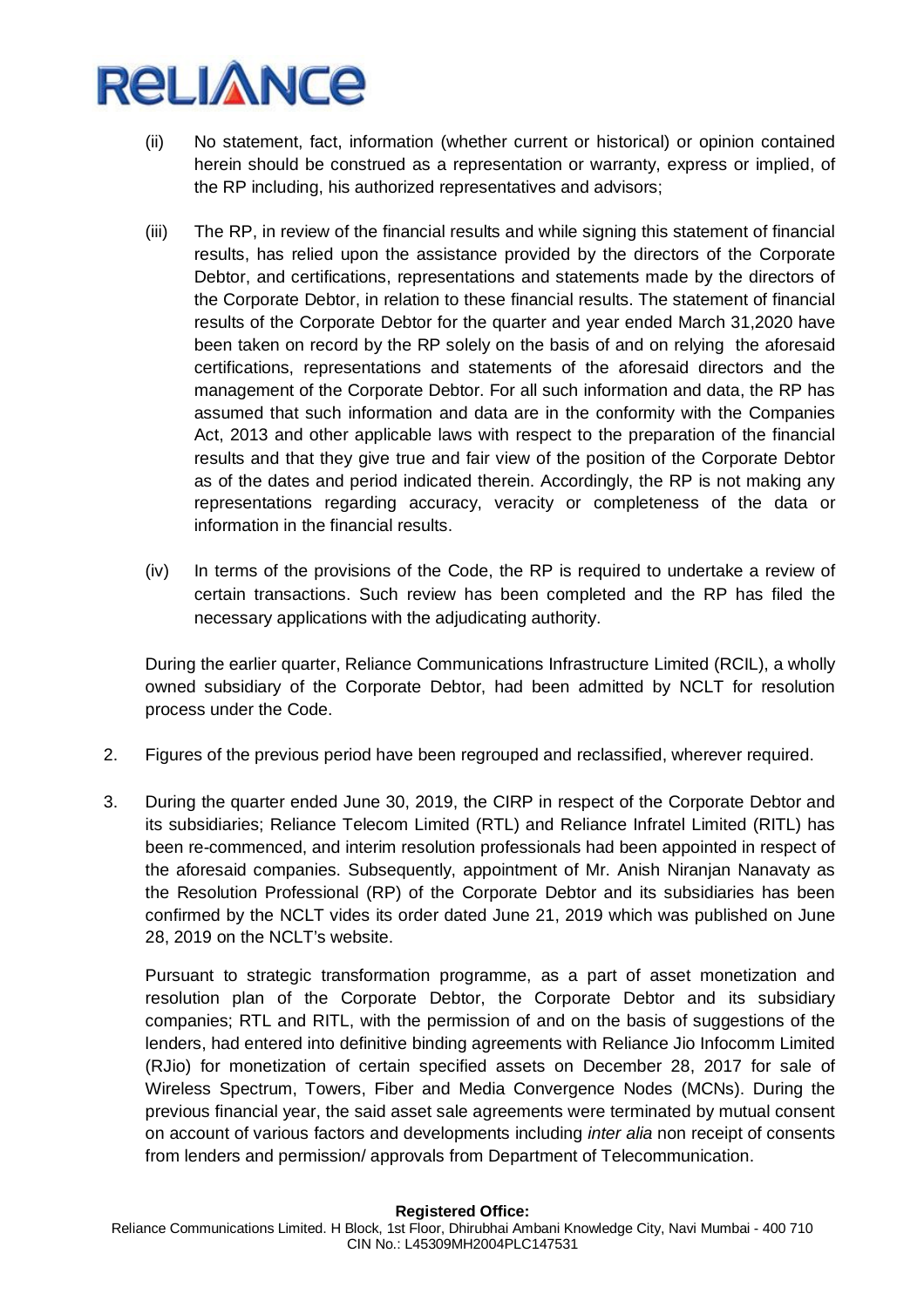On completion of the corporate insolvency resolution process, the Corporate Debtor will carry out a comprehensive review of all the assets including investment in subsidiaries and liabilities and accordingly provide for impairment of assets and write back of liabilities, if any. Further, the Corporate Debtor is in the process of reconciling Goods & Service Tax (GST) and Tax Deducted at source. The Auditors have drawn qualification in this regard in their Audit Report for the quarter and year ended March 31, 2020.

Considering these developments including, in particular, the RP having taken over the management and control of the Corporate Debtor and its three subsidiaries (Group) inter alia with the objective of running them as going concerns, the financial results continue to be prepared on going concern basis. However, since the Group continues to incur loss, current liabilities exceed current assets and Group has defaulted in repayment of borrowings, payment of regulatory and statutory dues, these events indicate that material uncertainty exists that may cast significant doubt on Group's ability to continue as a going concern. The Auditors have drawn qualification in their Audit Report for the quarter and year ended March 31, 2020.

- 4. Considering various factors including admission of the Corporate Debtor and its three subsidiaries; RTL , RITL, and RCIL to CIRP under the Code, there are various claims submitted by the operational creditors, the financial creditors, employees and other creditors. The overall obligations and liabilities including obligation for interest on loans and the principal rupee amount in respect of loans including foreign currency denominated loans shall be determined during the CIRP and accounting impact if any will be given on completion of CIRP. Further, prior to May 15, 2018, the Corporate Debtor and its said subsidiaries were under Strategic Debt Restructuring (SDR) and asset monetization and debt resolution plan was being worked out. The Corporate Debtor has not provided Interest of Rs.1,148 crore and Rs. 4,212 crore calculated based on basic rate of interest as per terms of loan for the quarter and year ended March 31, 2020 respectively and foreign exchange variation aggregating to Rs. 863 crore loss and Rs. 1,313 crore loss for the quarter and year ended March 31, 2020 respectively. Had the Corporate Debtor provided Interest and foreign exchange variation, the Loss would have been higher by Rs. 2,011 crore and Rs.5, 525 crore for the quarter and year ended March 31, 2020 respectively. The Auditors have drawn qualification for non provision of interest and foreign exchange variations in their Audit Report for the quarter and year ended March 31, 2020. During the previous years, Interest of Rs 6,962 crore and foreign exchange variation loss aggregating to Rs. 803 crore were not provided and the Auditors had drawn qualification in their audit report for the financial year ended March 31, 2018 and March 31, 2019.
- 5. During the previous year ended March 31, 2019, the Corporate Debtor was in the process of finalising and implementing its asset monetization and debt resolution plan, comprising the Corporate Debtor's real estate development plan and restructuring of Debt. Accordingly as required by the lenders and also to safeguard the development of real estate and the business taken up by RRL, it was felt necessary that control of RRL be conferred on ADA Group. However, in view of the monetization plan having failed and the resumption of the corporate insolvency resolution process, the control of RRL has now been transferred from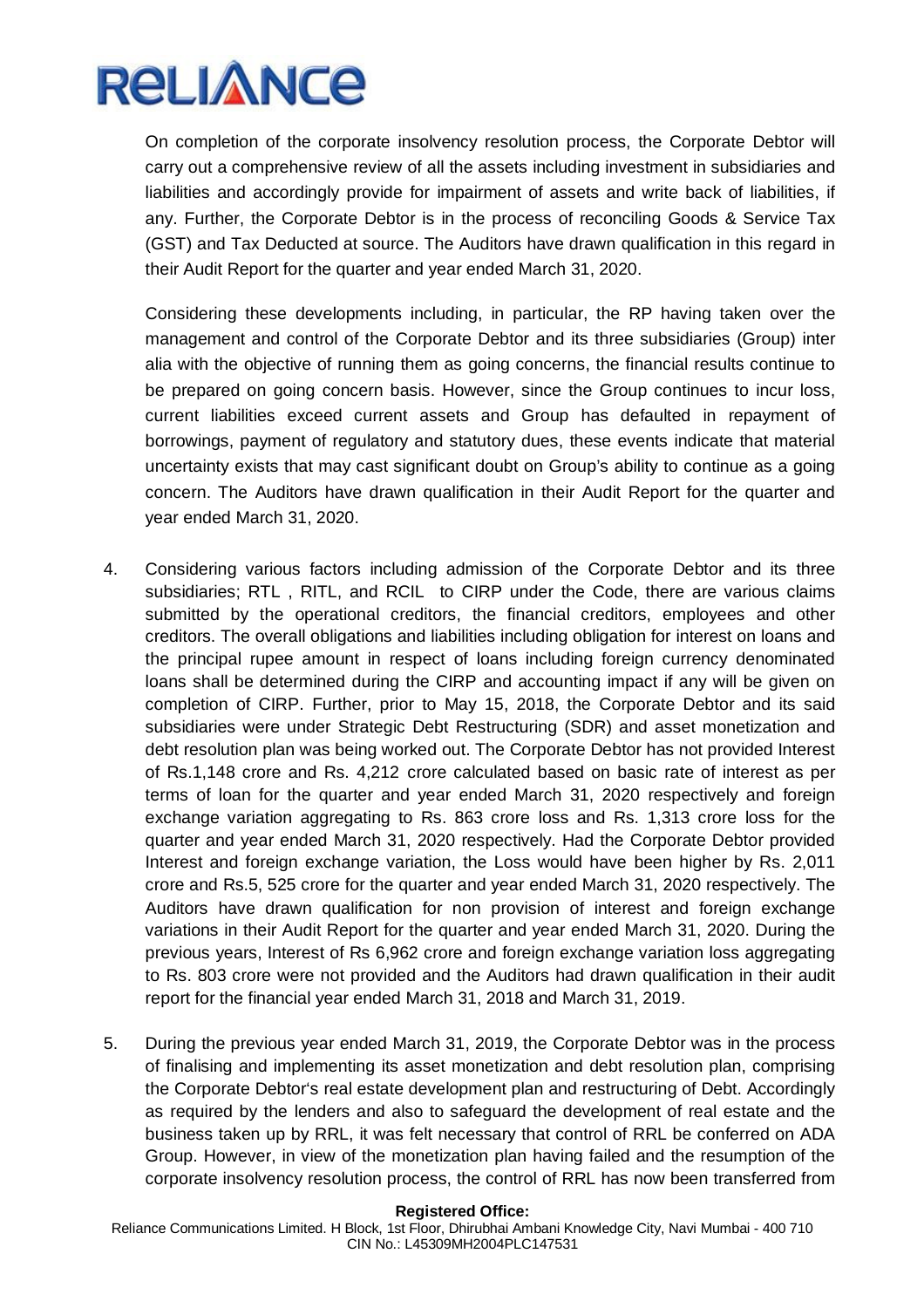

ADA Group to the Corporate Debtor. However RP has highlighted that the Corporate Debtor shall not be responsible for any actions undertaken by ADA Group in control of RRL prior to the vesting of control of RRL with the Corporate Debtor.

During the previous quarter, pursuant to amendment of the Articles of Association in the Extra Ordinary General Meeting of Reliance Realty Limited (RRL), held on December 10, 2019, the control of RRL, a subsidiary of the Corporate Debtor, was conferred on the Corporate Debtor, with effect from December 10, 2019. Consequently RRL Investments previously fair valued was recorded at cost. Impact on profitability for the quarter and year ended March 31, 2020 is Rs Nil and Rs 8,964 crore loss represented as exceptional items as part of continuing operations.

6. Assets held for sale including Wireless Spectrum, Towers, Fiber and Media Convergence Nodes (MCNs) continue to be classified as held for sale at the value ascertained at the end of March 31, 2018, along with liabilities, for the reasons referred in Note 3 above and disclosed separately as discontinued operations in line with Ind AS 105 "Non-current Assets Held for Sale and Discontinued Operations".

In this regard it is pertinent to note that the due pertaining to the spectrum (including entire deferred payments) have been claimed by DoT and the same have been admitted by the RP, and accordingly, the dues shall be dealt with in accordance with provisions of the IBC. In accordance with the aforesaid and admission of deferred spectrum installments as claims, the Corporate Debtor has not paid the installments

| $(113 \text{ m})$                                            |                      |           |           |            |           |  |
|--------------------------------------------------------------|----------------------|-----------|-----------|------------|-----------|--|
|                                                              | <b>Quarter ended</b> |           |           | Year ended |           |  |
| <b>Particulars</b>                                           | 31-Mar-20            | 31-Dec-19 | 31-Mar-19 | 31-Mar-20  | 31-Mar-19 |  |
|                                                              | Audited              | Unaudited | Audited   | Audited    | Audited   |  |
| Total Income                                                 | (7)                  | 3         | 537       | 2          | 635       |  |
| <b>Total Expenses</b>                                        | 86                   | 112       | 772       | 656        | 1,120     |  |
| Profit/ (Loss) before<br><b>Exceptional items</b><br>and tax | (93)                 | (109)     | (235)     | (654)      | (485)     |  |
| <b>Exceptional items</b>                                     | (1, 182)             | (1,051)   | (1,767)   | (27,821)   | (1,767)   |  |
| Profit/ (Loss) after<br>tax                                  | (1,275)              | (1, 160)  | (2,002)   | (28, 475)  | (2,252)   |  |

The financial result of discontinued operations is as under:

 $(Dc \text{ in } Crora)$ 

| <b>Cash Flow from</b>  | 31-Mar-20 | 31-Mar-19 |
|------------------------|-----------|-----------|
| - Operating activities | (24)      | 200       |
| - Investing Activities |           | 147       |
| - Financing Activities | (12)      | (327)     |

#### **Registered Office:**

Reliance Communications Limited. H Block, 1st Floor, Dhirubhai Ambani Knowledge City, Navi Mumbai - 400 710 CIN No.: L45309MH2004PLC147531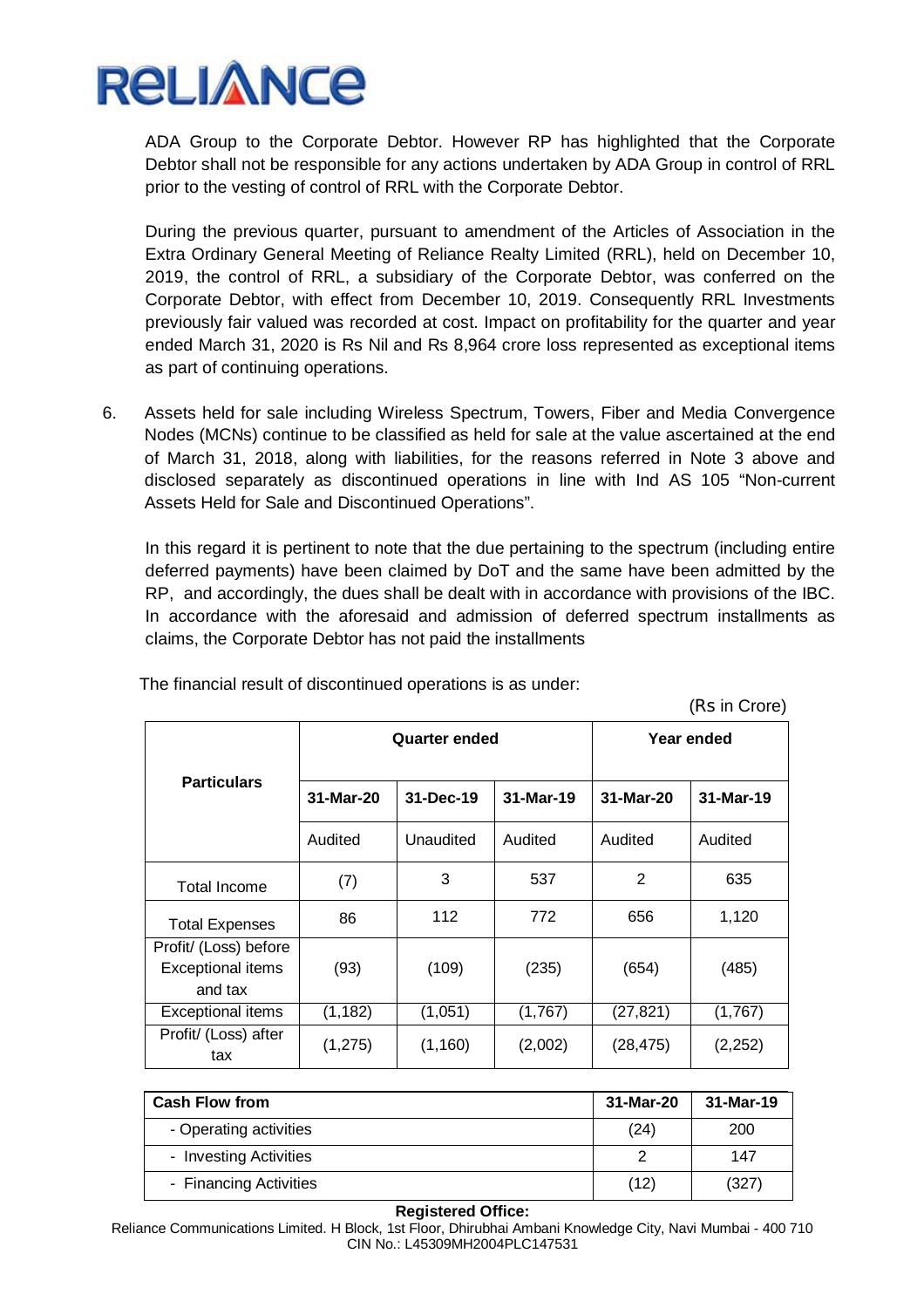- 7. During the previous quarter, GCX Limited, an overseas step-down subsidiary of the Corporate Debtor, defaulted in payment to 7% Senior Secondary Notes (Notes) amounting to USD 350 million that had fallen due for repayment on August 01, 2019. An ad hoc group of the Senior Secured Noteholders agreed not to exercise their full rights on default in exchange for placement of an independent director on the GCX board, the retention of a Chief Restructuring Officer for GCX, and the filing of a Chapter 11 plan for GCX and subsidiaries under which the equity interests in GCX would be extinguished and new shares would be issued to the Senior Note holders. More than 75% of Bond holders have committed their support for the said plan. GCX and certain subsidiaries (the "Debtors") filed their voluntary Chapter 11 petitions on September 15, 2019, and on the same date, they filed a proposed plan of reorganization and disclosure statement. Over Corporate Debtor's objections, the Plan was confirmed by the bankruptcy court on December 4, 2019. The Plan, as confirmed, provides that the old equity interests in the Debtors would be extinguished and the new ownership would pass to the participating Note holders on the "Effective Date" of the Plan. It provided that certain transactions needed to occur and various regulatory approvals needed to be obtained before the Debtors would file a Notice of Effective Date (i.e., a notice declaring that, as of the stated date, the Plan had become effective). As of the present date, the Debtors have not filed any such Notice of Effective Date, and the Plan has not become "effective." As a result, although the Debtors and the Noteholders continue to work towards satisfying the various Plan requirements, technically, Corporate Debtor has not yet been divested of its indirect equity interest in GCX and the other Debtors. Impact on profitability is Rs Nil and Rs 6,287 crore for the quarter and year ended March 31, 2020 respectively and has been represented as part of Exceptional Items. Hence the figures for the quarter and year ended March 31, 2020 are not comparable with the previous corresponding period.
- 8. The Hon'ble Supreme Court of India, vide its order dated October 24, 2019 had dismissed the petition filed by the telecom operators and agreed with the interpretation of the Department of Telecommunications (DoT) to the definition of Adjusted Gross Revenue (AGR) under the license. Vide order dated March 18, 2020, the Supreme Court has directed that self-assessment/re-assessment of AGR dues by telecom companies will not be permitted and the dues are to be paid along with interest and penalty as per the AGR judgment dated October 24, 2019. An application filed by DoT seeking permission from the Supreme Court to *inter alia* recover the AGR dues from the telecom companies in a staggered manner is currently undergoing adjudication and reserved for orders. During the proceedings before the Supreme Court, affidavits have been placed by the Company and its subsidiary Reliance Telecom Limited to put on record the current status of the insolvency resolution process and other details as required to be submitted by the Supreme Court including the audited financials of the last 10 years as well as the Income Tax Returns and the particulars of AGR deposited during the last 10 years.

On July 20, 2020, the Supreme Court *inter alia* has recorded the amounts payable by each telecom operator to the DOT and directed the telecom companies undergoing insolvency proceedings to place on record all documents regarding insolvency and orders passed in the proceeding within 10 days from date of order so that bona fides of initiation of the insolvency proceedings and actions taken may be examined by the Supreme Court and so that it can examine how to ensure that the AGR related dues may be recovered .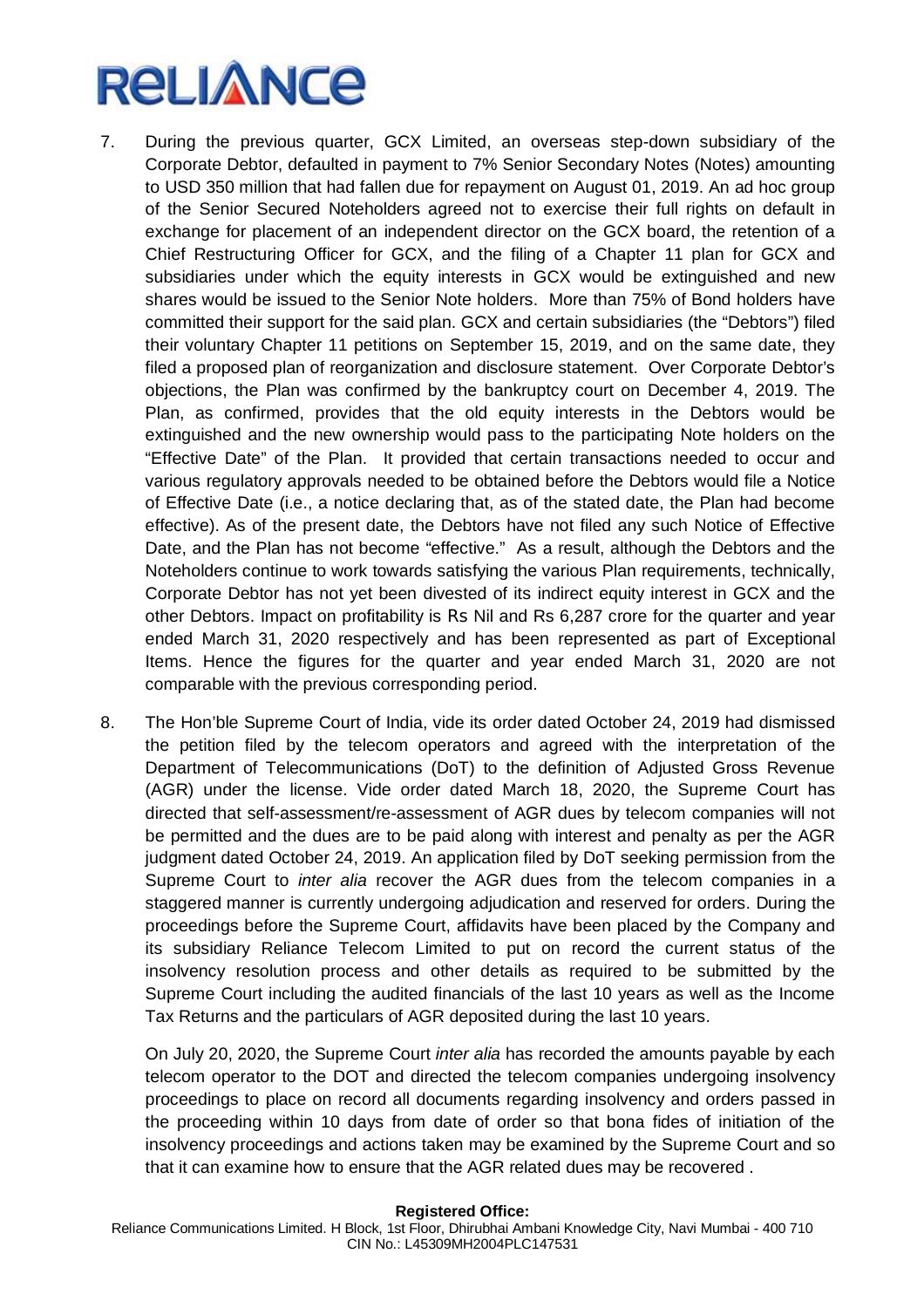

In the aforesaid order of the Hon'ble Supreme Court dated July 20, 2020, an amount of Rs. 221.4 crore on account of AGR dues pertaining to Sistema Shyam Teleservices Limited ("SSTL") has been reflected in the AGR dues of the Corporate Debtor. As per the scheme of arrangement between SSTL and the Corporate Debtor dated October 7, 2016 (approved by the Rajasthan High Court), the aforesaid AGR dues also form a part of the liabilities of identified disputes of the undertaking of SSTL that had been transferred to the Corporate Debtor as on the appointed date of merger i.e., 31st October 2017. Pursuant to the aforesaid, the Corporate Debtor has provided for an amount of Rs. 312.58 Cr (including interest thereof on the principal amount) on account of additional AGR dues in the financial statements for the Quarter and Year ended 31st March 2020.

The DoT had during the pendency of the various proceedings simultaneously directed Special Audit in relation to the computation of License fee, Spectrum fee, applicable interest and penalties thereon, which is under progress for the financial year 2015-16 onwards. In this regard, the Corporate Debtor has provided for estimated liability aggregating to Rs 26,639 crore up to the previous quarter ended December 31, 2019 and has provided additional charge of Rs. 1,182 crore (including that of SSTL) during the quarter ended March 31, 2020 thereby aggregating to Rs. 27,821 crore for the year ended March 31, 2020 and represented as exceptional items relating to discontinued operations which may undergo revision based on demands from DoT and / or any developments in this matter.

Considering various factors including admission of the Corporate Debtor and its subsidiary RTL to resolution process under the Code and the moratorium applicable under Code, discharge of the aforesaid liability will be dealt with in accordance with the Code. This matter has been referred to by the Auditors in their Audit Report for the quarter and year ended March 31, 2020.

- 9. The listed Redeemable Non Convertible Debentures (NCDs) of the Corporate Debtor aggregating to Rs 3,750 crore as on March 31, 2020 are secured by way of first pari passu charge on the whole of the movable properties, plant and equipment and Capital Work in Progress, both present and future, including all insurance contracts relating thereto of the Borrower Group; comprising of the Corporate Debtor and its subsidiary companies namely; Reliance Telecom Limited (RTL), Reliance Infratel Limited (RITL) and Reliance Communications Infrastructure Limited (RCIL). Out of the above, in case of NCDs of Rs 750 crore, the Corporate Debtor has also assigned Telecom Licenses, by execution of Tripartite Agreement with Department of Telecommunications (DoT). The asset cover in case of these NCDs exceeds 100% of the principal amount of the said NCDs.
- 10. Additional details as required in relation to Non Convertible Debentures (NCDs):

| Nature of Instruments                                         | 11.20% NCDs          | 11.25% NCDs          |
|---------------------------------------------------------------|----------------------|----------------------|
| Amount outstanding (Rs in crore)                              | 3,000                | 750                  |
| Previous due date for Principal Repayment and<br>whether paid | 01.03.2019<br>Unpaid | 07.02.2019<br>unpaid |
|                                                               |                      |                      |
| Previous due date for payment of Interest                     | 02.03.2019           | 07.03.2019           |
| Whether Interest was paid on the due date                     | N <sub>0</sub>       | <b>No</b>            |
| Next due date for payment of interest                         | Not Applicable       | Not Applicable       |
| Credit Rating and change in credit rating, if any             | <b>ICRAD</b>         | CARE D               |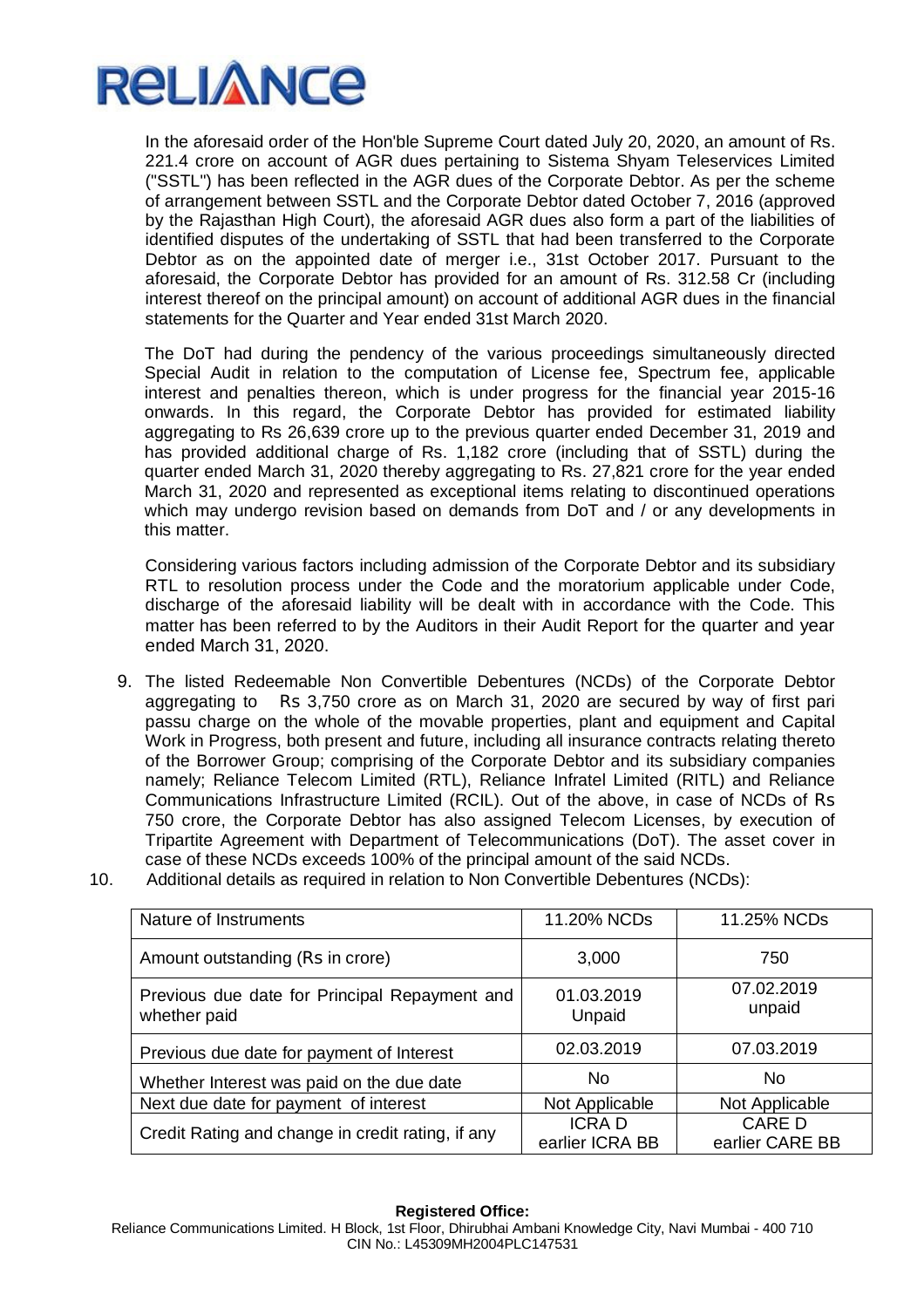

| Due Date for Principal Repayment                      | Rs3,000 crore on<br>01.03.2019<br>(Unpaid) | Rs 375 crore each on<br>07.02.2018 and<br>07.02.2019 (Unpaid) |
|-------------------------------------------------------|--------------------------------------------|---------------------------------------------------------------|
| Interest Unpaid up to March 31, 2020 (Rs in<br>crore) | 1,007                                      | 252                                                           |

- 11. Debenture Redemption Reserve (DRR) : Rs 590 crore as on March 31, 2020
- 12. Net worth : Rs, (-) 34,344 Crore, as on March 31, 2020.

Includes Rs. 5,538 crore created pursuant to the Scheme of Amalgamation approved by Hon'ble High Courts which shall for all regulatory purposes be consolidated to be part owned funds of the Company and excludes Capital Reserve Rs. 1,397 crore.

- 13. Figures for the quarter ended March 31, 2020 and March 31, 2019 are balancing figures between the audited figures in respect of the full financial year and published year to date figures up to the third quarter of the relevant financial years.
- 14. Formula used for the computation of ratios:
	- i) Debt Equity Ratio = Debt/ Equity;

ii) Debt Service Coverage Ratio (DSCR) = Earnings before depreciation, interest and tax/ (Interest + Principal repayment);

iii) Interest Service Coverage Ratio (ISCR) = Earnings before depreciation, interest and tax/ (Interest expense).

- 15. The Corporate Debtor assets are held for sale as per Ind AS 105 and accordingly lease agreements are considered to be short term in nature and Ind AS 116 has not been applied. The Auditors have drawn qualification in their Audit Report for the quarter and year ended March 31, 2020.
- 16. Disclosure as per Ind AS 108 "Operating Segments" is reported in Consolidated Financial Results of the Company. Therefore the same has not been separately disclosed in line with the provisions of Ind AS.
- 17. Provision for Income Tax (Normal Tax / Minimum Alternative Tax) has been calculated as per Income tax Act 1961 after adjusting carried forward losses, write off of earlier years provisions.
- . 18. It is hereby declared that the Auditors have issued audit reports with qualification on the annual audited Standalone financial result for the year ended March 31, 2020. Impact of the qualification is given in Annexure 1.
- 19. The managerial remuneration paid to the Executive Director and CFO of the Corporate Debtor amounting to Rs. 0.49 crore for the financial year exceeds the prescribed limits under Section 197 read with Schedule V to the Companies Act, 2013 by Rs. 0.27 crore. His appointment and remuneration has been approved by the Committee of Creditors. The excess amount of Rs 0.27 crore has been reflected as Advance receivable in the financial statements and as per the provisions of the Companies Act, 2013, the excess remuneration is subject to approval of the shareholders which the Corporate Debtor proposes to obtain in the forthcoming Annual General Meeting. This matter has been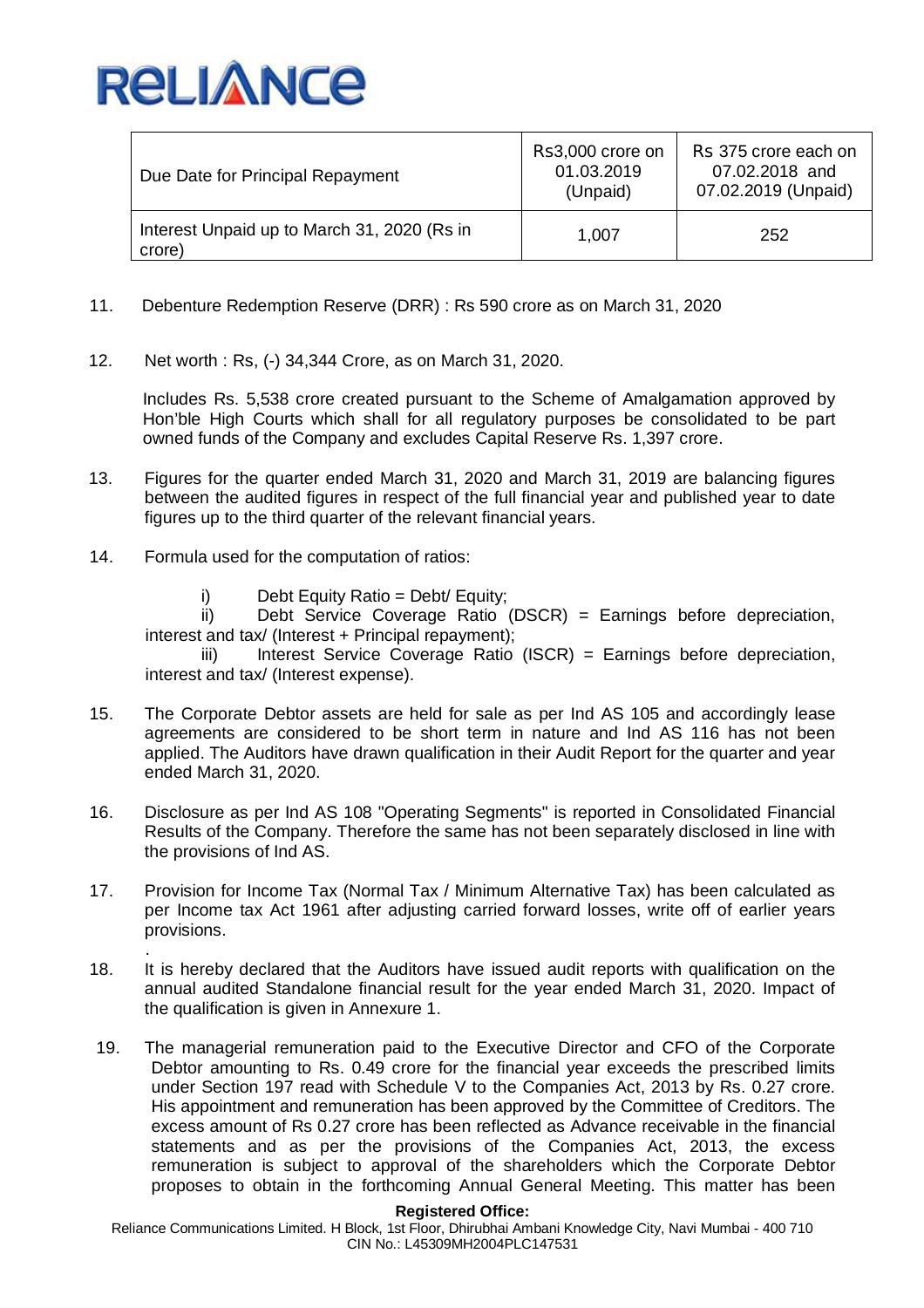

referred to by the Auditors in their Audit Report for the quarter and year ended March 31, 2020.

20. While the Corporate Debtor is sensitive about the impact of the pandemic (Covid 19), not only on the human life but on businesses and industrial activity across the globe, however, its effect will only be realized and ascertained over the next few months..

The Corporate Debtor has been monitoring the situation closely and has taken proactive measures to comply with various directions / regulations / guidelines issued by Government of India, various state governments and local bodies to ensure safety of workforce across all its offices.

Vide notification dated March 24, 2020 issued by Ministry of Home Affairs, a nation-wide lockdown was announced to contain COVID-19 outbreak and same had been extended for additional period. However, Telecommunication services, being essential services, had been exempted and permitted to continue operation during the period of lockdown. The Corporate Debtor has continued to provide services to its Enterprise customers without any interruptions and honour commitments, despite facing all odds during lockdown.

The extent to which the COVID-19 pandemic will impact the Corporate Debtor's future financial results will depend on upcoming developments, which are highly uncertain, including, among other things, any new information concerning the severity of the COVID-19 pandemic and the action to mitigate its spread as advised by local authorities.

As the Corporate Debtor is undergoing CIRP, it is relevant to note that the period of lockdown is notified to be exempt under the Code for the purpose of timeline to complete the CIRP. This matter has been referred to by the Auditors in their Audit Report for the quarter and year ended March 31, 2020.

21. After review by the Audit Committee, the Directors of the Corporate Debtor have approved the above results at their meeting held on July 31, 2020 which was chaired by Mr. Anish Niranjan Nanavaty, Resolution Professional ('RP') of the Corporate Debtor and RP took the same on record basis recommendation from the directors.

## **For Reliance Communications Limited**

**Anish Niranjan Nanavaty Resolution Professional**

**Viswanath D. Executive Director and Chief Financial Officer**

Place: Mumbai Date: July 31, 2020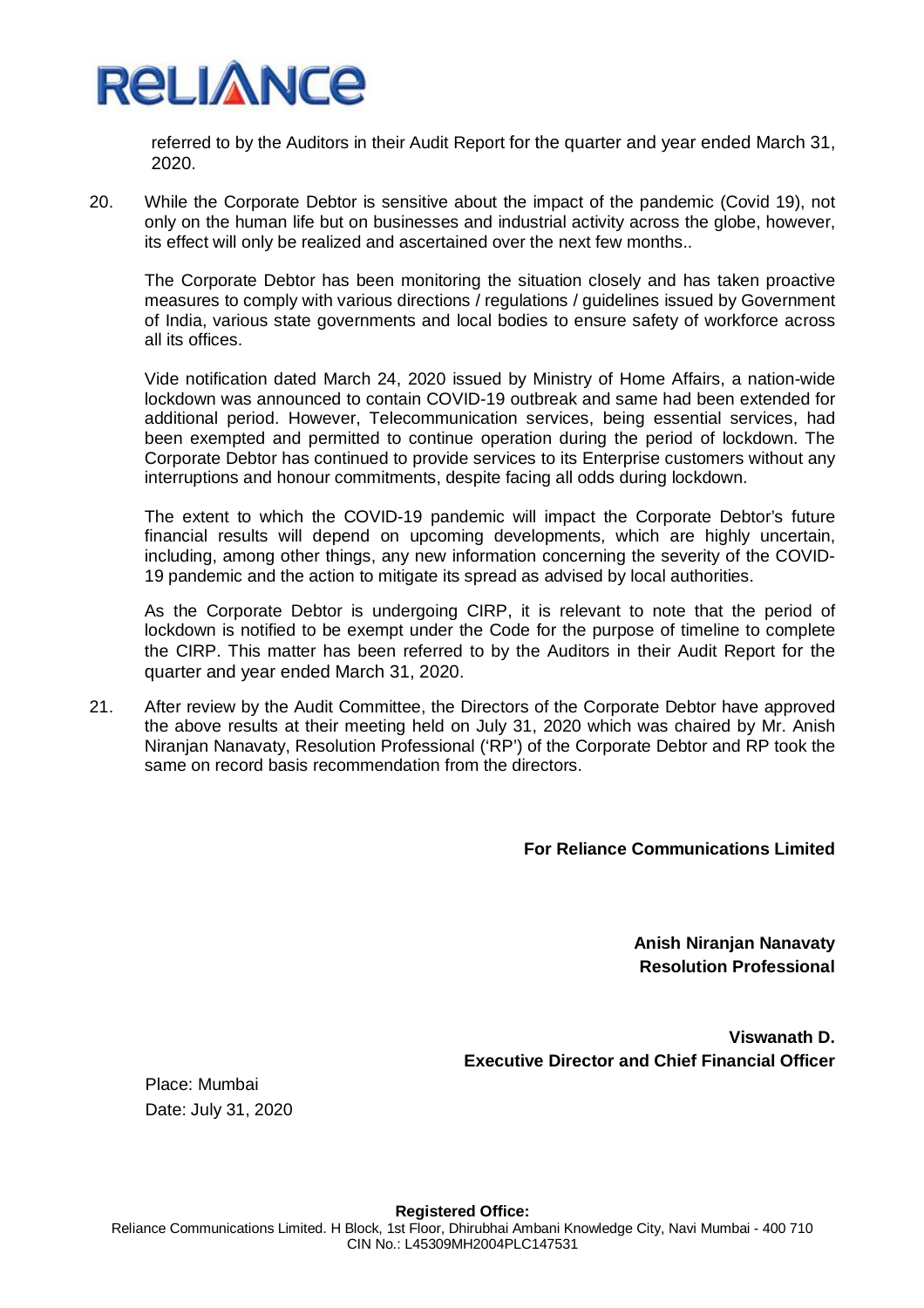

|                                                                                                                                                             | <b>ANNEXURE I</b>                                                                                                                                                    |                                                            |                                    |                                           |  |  |
|-------------------------------------------------------------------------------------------------------------------------------------------------------------|----------------------------------------------------------------------------------------------------------------------------------------------------------------------|------------------------------------------------------------|------------------------------------|-------------------------------------------|--|--|
| Statement on Impact of Audit Qualifications (for audit report with modified opinion) submitted along-with<br>Annual Audited Financial Results - Standalone) |                                                                                                                                                                      |                                                            |                                    |                                           |  |  |
|                                                                                                                                                             | Statement on Impact of Audit Qualifications for the Financial Year ended March 31, 2020<br>[See Regulation 33 / 52 of the SEBI (LODR) (Amendment) Regulations, 2016] |                                                            |                                    |                                           |  |  |
|                                                                                                                                                             | Sr.                                                                                                                                                                  | <b>Particulars</b>                                         | <b>Audited Figures</b>             | <b>Audited Figures</b>                    |  |  |
|                                                                                                                                                             | No.                                                                                                                                                                  |                                                            | (as reported                       | (audited figures                          |  |  |
|                                                                                                                                                             |                                                                                                                                                                      |                                                            | before adjusting                   | after adjusting for                       |  |  |
|                                                                                                                                                             |                                                                                                                                                                      |                                                            | for qualifications)                | qualifications)                           |  |  |
|                                                                                                                                                             | $\mathbf{1}$                                                                                                                                                         | Turnover / Total income                                    | 818                                | 818                                       |  |  |
|                                                                                                                                                             | $\overline{2}$                                                                                                                                                       | <b>Total Expenditure</b>                                   | 2,430                              | 2,430                                     |  |  |
|                                                                                                                                                             | 3                                                                                                                                                                    | Net Profit/(Loss) before Exceptional items                 | (1,612)                            | (1,612)                                   |  |  |
|                                                                                                                                                             | 4                                                                                                                                                                    | Exceptional Item (Refer Note 5 & 7 above)                  | 15,251                             | 15,251                                    |  |  |
|                                                                                                                                                             | 5                                                                                                                                                                    | Net Profit/(Loss) after Exceptional items                  | (16, 863)                          | (16, 863)                                 |  |  |
|                                                                                                                                                             | 6                                                                                                                                                                    | Net Profit / (Loss) from Discontinued Operations           | (28, 475)                          | (34,000)                                  |  |  |
|                                                                                                                                                             | $\overline{7}$                                                                                                                                                       | Earnings Per Share (Rs.)                                   | (165.21)                           | (185.35)                                  |  |  |
|                                                                                                                                                             | 8                                                                                                                                                                    | <b>Total Assets</b>                                        | 45,217                             | 45,217                                    |  |  |
|                                                                                                                                                             | 9                                                                                                                                                                    | <b>Total Liabilities</b>                                   | 78,163                             | 91,453                                    |  |  |
|                                                                                                                                                             | 10                                                                                                                                                                   | Net worth                                                  | (32, 946)                          | (46, 236)                                 |  |  |
|                                                                                                                                                             | 11                                                                                                                                                                   | Any other financial item(s) (as felt appropriate by        |                                    |                                           |  |  |
|                                                                                                                                                             |                                                                                                                                                                      | the management)                                            |                                    |                                           |  |  |
| Ш                                                                                                                                                           |                                                                                                                                                                      | Audit Qualification (each audit qualification separately): |                                    |                                           |  |  |
|                                                                                                                                                             | a.                                                                                                                                                                   | Details of Audit Qualification:                            |                                    | Non Provision of Interest and Foreign     |  |  |
|                                                                                                                                                             |                                                                                                                                                                      |                                                            |                                    | Exchange variation (Refer Note 4)         |  |  |
|                                                                                                                                                             | b.                                                                                                                                                                   | Type of Audit Qualification: Qualified Opinion /           |                                    | <b>Qualified Opinion</b>                  |  |  |
|                                                                                                                                                             |                                                                                                                                                                      | Disclaimer of Opinion / Adverse Opinion                    |                                    |                                           |  |  |
|                                                                                                                                                             | c.                                                                                                                                                                   | Frequency of qualification: Whether appeared               |                                    | Third time                                |  |  |
|                                                                                                                                                             |                                                                                                                                                                      | first time / repetitive / since how long continuing        |                                    |                                           |  |  |
|                                                                                                                                                             | d.                                                                                                                                                                   | For Audit Qualification(s) where the impact is             |                                    | Impact is not ascertainable as the        |  |  |
|                                                                                                                                                             |                                                                                                                                                                      | quantified by the auditor, Management's Views:             |                                    | Company is under IBC and CIR process      |  |  |
|                                                                                                                                                             |                                                                                                                                                                      |                                                            |                                    | initiated                                 |  |  |
|                                                                                                                                                             | е.                                                                                                                                                                   | For Audit Qualification(s) where the impact is not         |                                    | Impairment review of tangible and         |  |  |
|                                                                                                                                                             |                                                                                                                                                                      | quantified by the auditor:                                 |                                    | intangible assets, assets held for sale,  |  |  |
|                                                                                                                                                             |                                                                                                                                                                      |                                                            | investments<br>and                 | other assets and                          |  |  |
|                                                                                                                                                             |                                                                                                                                                                      |                                                            |                                    | reconciliation of credits relating to GST |  |  |
|                                                                                                                                                             |                                                                                                                                                                      |                                                            |                                    | and TDS, Going concern (Refer Note 3      |  |  |
|                                                                                                                                                             |                                                                                                                                                                      | (i) Management's estimation on the impact of               | and 6), Lease (Refer Note 15)      |                                           |  |  |
|                                                                                                                                                             |                                                                                                                                                                      | audit qualification:                                       |                                    |                                           |  |  |
|                                                                                                                                                             |                                                                                                                                                                      | (ii) If management is unable to estimate the               | Impact is not ascertainable as the |                                           |  |  |
|                                                                                                                                                             |                                                                                                                                                                      | impact, reasons for the same:                              |                                    | Company is under IBC and CIR process      |  |  |
|                                                                                                                                                             |                                                                                                                                                                      |                                                            |                                    |                                           |  |  |

### **Registered Office:**

Reliance Communications Limited. H Block, 1st Floor, Dhirubhai Ambani Knowledge City, Navi Mumbai - 400 710 CIN No.: L45309MH2004PLC147531